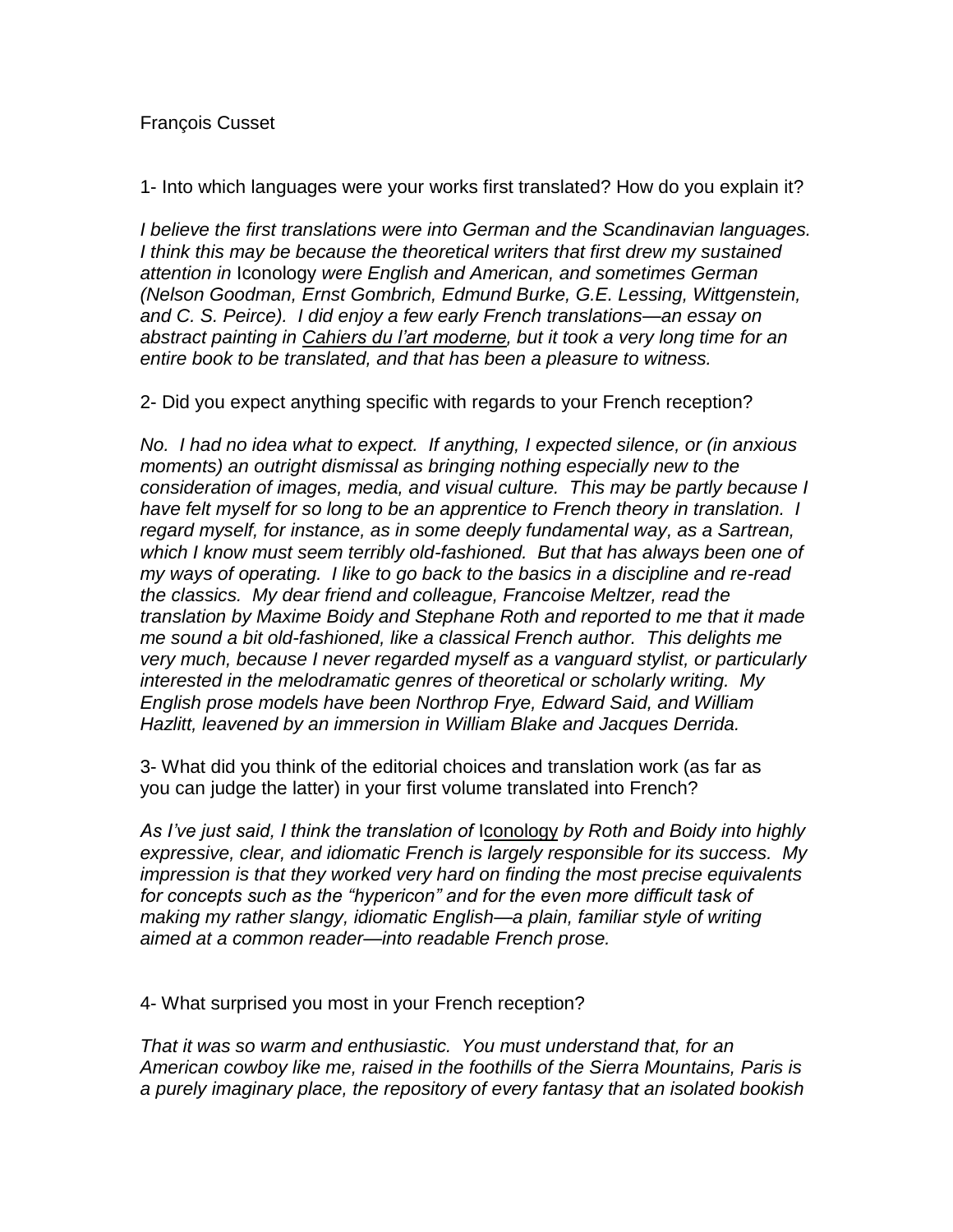*boy could have. Although I was living in Carson City, Nevada till age 14, in books I was roaming the Middle East with Mark Twain and on the run in 19th century France with Jean Valjean, and exploring 20th century Spain with Ernest Hemingway. The first time I visited Paris, as a student in 1967, I sat in the cafes with my notebook ostentatiously open, waiting for some gorgeous French girl to ask me for a cigarette, and then to inquire about what I was writing. It never happened, alas. But in Paris, September 2010, all the fantasies were fulfilled when the Jeu de Paume filled to overflowing to listen to me talk about "The Future of the Image" and I signed more books in one day than I ever have before.* 

5- You came over to France and gave lectures and interviews upon publication of this volume. What were your impressions of it? To what extent did questions and reactions in France differ from what you're accustomed to in the US?

*My main impression was astonishment at the seriousness with which my writing was being taken. I still cannot quite fathom the distinctive French commitment to reading and literary culture. We have nothing quite like it in the U.S. The idea that my 25 year old book would receive a major review in Le Monde, and that it would be selected for the paper's non-fiction summer reading list was flabbergasting. I imagined French men and women on the beaches, reading Iconologie while sipping something indescribably delicious*. *In the seminars and interviews I was struck ever more by the seriousness of engagement—questions that betrayed an intimate awareness with my thinking and writing, or that raised some implication that had never occurred to me before.*

6- A dialogue took place at that time with Jacques Rancière, whose work on the visual predicament, as different as it might be from yours, parallels it in the way it values the specificity of vision and visibility against a traditional intellectual hierarchy looking down on it. What is the role of such a dialogue for your work? How would you appraise the difference between your two works? Are there other French theorists whose point of view was or is valuable in your perspective?

*My work has always been conducted as a dialogue with other writers philosophers, scholars, poets, and visual artists as well. The American Minimalist Robert Morris has been my interlocutor for over twenty years. I have written about his work, and he has written about mine, most recently in The Pictorial Turn, a special issue of Culture, Theory, and Critique devoted to my work. The British sculptor Antony Gormley has quite literally "drawn from" my work in a portfolio that is also featured in The Pictorial Turn, and I have drawn from him in all my thinking about the fate of public sculpture in our time. Biologist Norman Macleod, the Keeper of Paleontology at the British Museum of Natural History has been a long-time collaborator on questions about image and form in*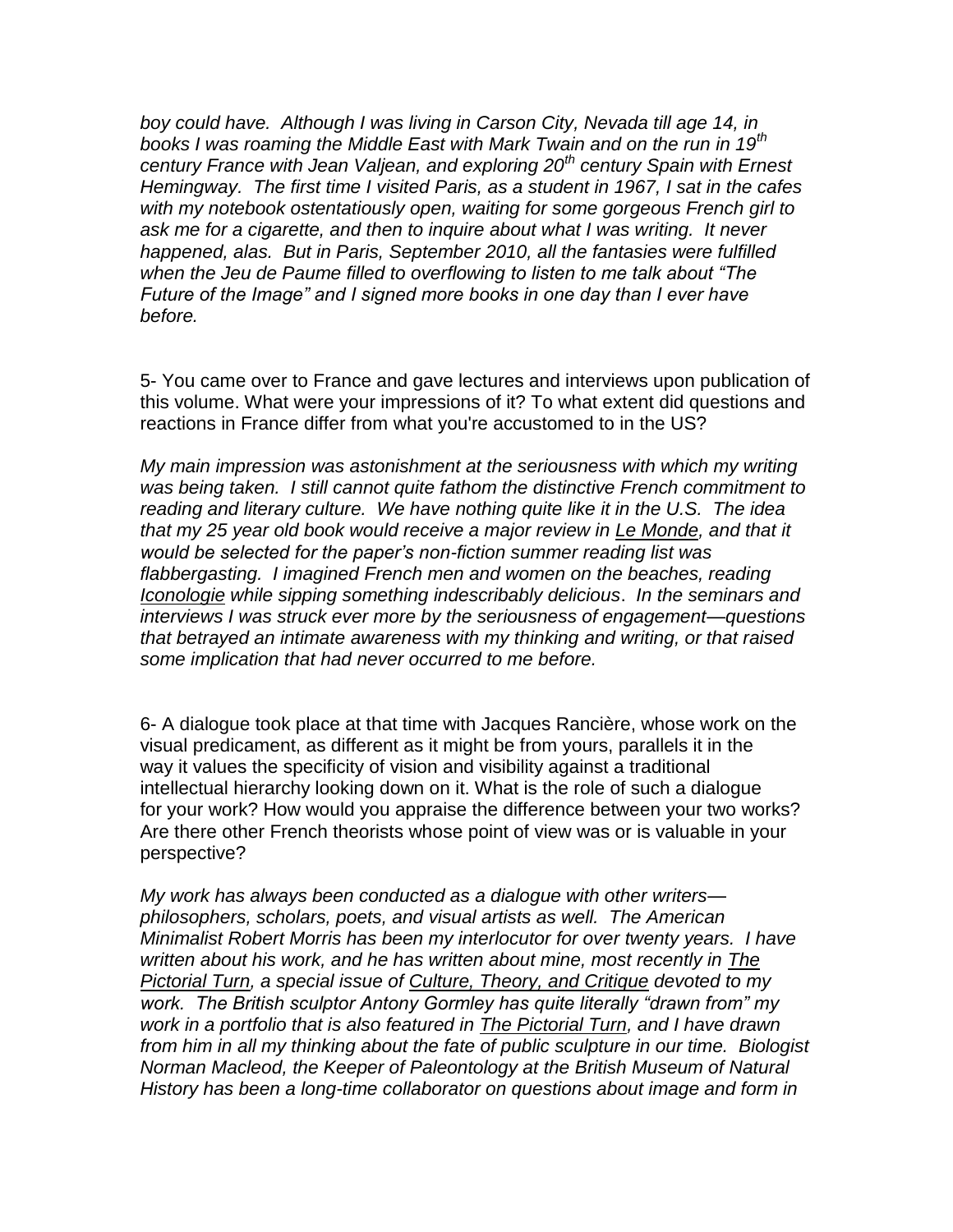*the life sciences, and the "species/specimen" distinction as a useful way of thinking about the (untranslatable) distinction between an image and a picture. More diffusely, my work as head of the editorial collective that produces Critical Inquiry has amounted to a thirty year long monthly seminar on criticism and theory across the humanities and social sciences.*

*My encounters with Ranciere were preceded by an extended period of reading his work with my graduate students in the arts and media at University of Chicago. When the invitation to have a public dialogue with him at Columbia University arrived, I was eager to embrace the opportunity to explore the relations between our work. It seems to me that we have arrived at a number of common problems (the relations of words and images; the connection of aesthetics and politics; media and the "distribution of the sensible") by very different routes. Ranciere came to these issues out of political and aesthetic philosophy, a deep reading of the entire tradition that links Aristotle to Schiller and Kant. My approach has been more eccentric and eclectic, by way of poetry and painting (especially Blake), the relations of literary theory and art history, and an intensive study of the philosophy of the image, leading toward a new version of the ancient discipline of "iconology," the study of images across the media. There are clearly important differences in our approaches. I think Ranciere is less interested in the non-artistic image and the icons of mass culture, than I am. And we have discussed an important difference of sensibility in our attitudes toward the vitalist discourse that surrounds image-making. Ranciere expresses a strong resistance to these vitalist vocabularies (the idea of the image as a quasi life form), while my inclination is to yield to it, and explore its ramifications in phenomena such as iconoclasm, idolatry, fetishism, and totemism. Ranciere's essay on my work in The Pictorial Turn ("Do Pictures Really Want to Live?") is one of the most rigorous accounts of my theoretical project that I have seen, and although (or perhaps because) it expresses some reservations about the wilder, more speculative parts of my work, it has been incredibly valuable to me.*

*My encounter with Ranciere, then, is rather similar to the one I had with the German philosopher, Gottfried Boehm, a few years ago. Boehm had coined the phrase, "the iconic turn," at almost the same time that I had written an essay entitled "The Pictorial Turn" that appeared in the magazine Artforum. We had been working on the same problem for a number of years without being aware of each other, and our encounters in recent years have been delightful occasions. I would compare them to the meeting of two jazz musicians who have been experimenting with the boundaries of their art, and finally have a chance to jam together.* 

7- What do you think are the chances of Visual Studies as an interdisciplinary field to rise in France? What are the obstacles to it? Was your work received in France as part (and foundation) of this field, or just as an individual body of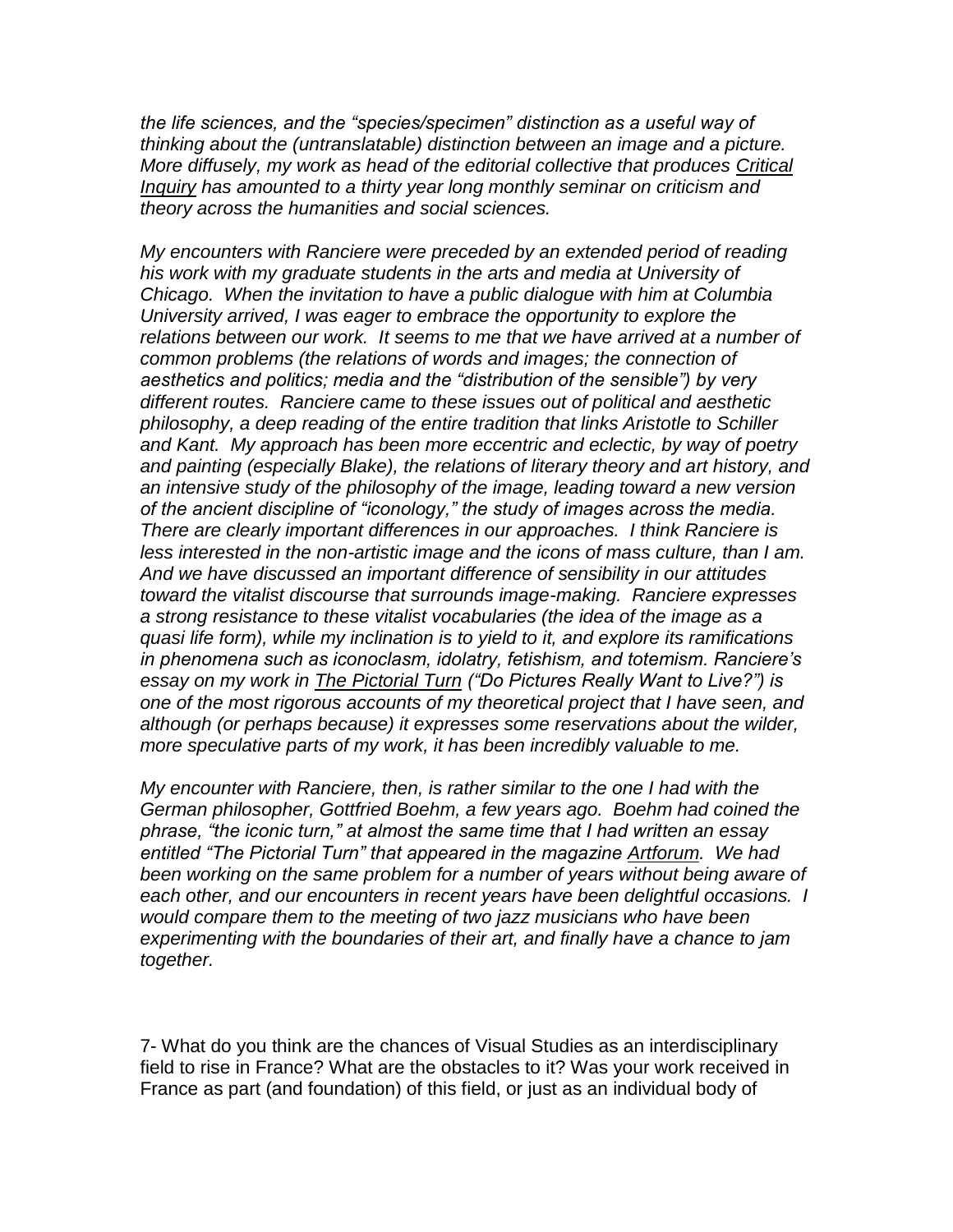## work?

*I think the chances of Visual Studies emerging as a disciplinary field in France are quite good. There are already many scholars, especially in the younger generation, who seem eager to pursue research in this area. Certainly my reception by Gaby David and Andre Gunthert of the Lhivic Lab at the Ecole des Hautes Etudes made it clear to me that important work is already going on. And the reception of my lectures at Paris VII and the Jeu de Paume made it clear to me that my "individual body of work" is being read across a number of fields, both academic and non-academic.*

8- Interdisciplinarity being a key to your work and Visual Studies at large, did you feel similar interdisciplinary impulses in France, or on the contrary a more disciplinary take on topics such as the ones you labor on?

*I would sometimes hear reports of a "disciplinary resistance" from "traditional art history" to both Visual Studies and to my own body of work, but I did not experience it very directly. There were interesting moments of critique in the "France Culture" radio interview of September 11, 2009, but I felt a general consensus that the notion of an iconological "interdiscipline" or "indiscipline" was gaining considerable traction in France. Since it was the anniversary of 9/11, it was perhaps a good moment to reflect on the mass spectacle of image destruction in the age of digital media.* 

9- Institutionally, was your work received in France exclusively within academic circles, or did you find connexions (and a readership) within other circles, such as the art world, media studies, activism, or the larger public debate? How is that different from your American reading and reception?

*I was very gratified to see that my work has some appeal to French artists, and to a more general reading public that is interested in the way images function in art, politics, science, and culture. The American reception of my work has been perhaps more gradual, a matter of ideas slowly leaking out into more general circulation. In France, by contrast, the reception seemed sudden, dramatic, and enthusiastic.*

10- Was any French author influential in the elaboration of your work? Did you renew the interpretation of them, and in what direction? In which case, would you speak of a "feedback effect" in the way your work met some interest among French readers?

*My work is indebted to many French authors, most notably Derrida, Foucault,*